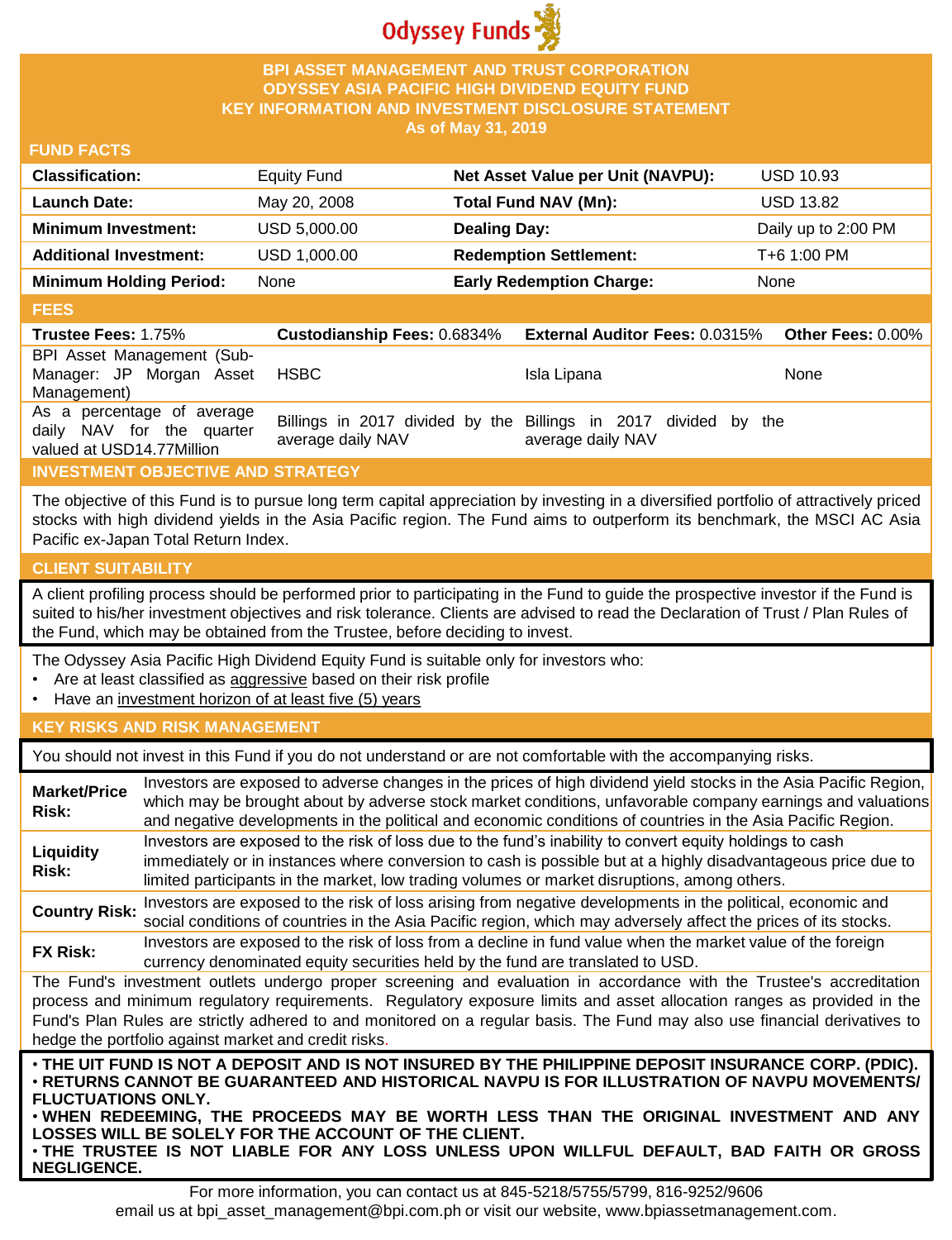## **FUND PERFORMANCE AND STATISTICS AS OF MAY 31, 2019**

(Purely for reference purposes and is not a guarantee of future results)

#### **NAVPU GRAPH**



Benchmark\* : MSCI AC Asia Pacific ex-Japan Total Return Index

| <b>CUMULATIVE PERFORMANCE (%) 1</b>    |            |          |       |         |         |       |
|----------------------------------------|------------|----------|-------|---------|---------|-------|
|                                        | 1 mo       | 3 mos    | 6 mos | 1YR     | 3YRS    | S.I   |
| Fund                                   | $-6.98$    | $-4.96$  | 0.46  | $-5.29$ | 15.05   | 9.30  |
| <b>Benchmark</b>                       | $-6.96$    | $-3.84$  | 2.36  | $-8.76$ | 32.54   | 37.32 |
| <b>ANNUALIZED PERFORMANCE (%) 1</b>    |            |          |       |         |         |       |
|                                        | 1YR        | 2YRS     | 3YRS  | 4YRS    | 5YRS    | S.I   |
| Fund                                   | $-5.29$    | 0.46     | 4.78  | 0.39    | 1.33    | 0.81  |
| <b>Benchmark</b>                       | $-8.76$    | 2.85     | 9.85  | 2.85    | 3.29    | 2.92  |
| <b>CALENDAR YEAR PERFORMANCE (%) 1</b> |            |          |       |         |         |       |
|                                        | <b>YTD</b> | 2018     | 2017  | 2016    | 2015    | 2014  |
| Fund                                   | 4.10       | $-9.01$  | 20.33 | 3.45    | $-9.91$ | 7.08  |
| <b>Benchmark</b>                       | 5.93       | $-14.23$ | 37.63 | 6.18    | $-9.47$ | 3.71  |

## **PORTFOLIO COMPOSITION**

| <b>Allocation</b>                      | % of Fund     |
|----------------------------------------|---------------|
| <b>Equities</b>                        | 98.22         |
| Cash                                   | 2.08          |
| Time deposits and money market         |               |
| Other receivables - net of liabilities | $-0.31$       |
| <b>Top Five Sector Holdings</b>        | % of Equities |
| Financials                             | 35.85         |
| Real Estate                            | 16.97         |
| Information Technology                 | 16.42         |
| Industrials                            | 9.36          |
| <b>Consumer Discretionary</b>          | 5.63          |
| <b>Top Five Country Weightings</b>     | % of Equities |
| China                                  | 23.19         |
| Australia                              | 17.26         |
| Hong Kong                              | 14.28         |
| Taiwan                                 | 12.39         |
| Korea                                  | 10.09         |

| <b>NAVPU over the past 12 months</b>     |       |
|------------------------------------------|-------|
| Highest                                  | 11.88 |
| Lowest                                   | 10.29 |
| <b>STATISTICS</b>                        |       |
| Portfolio Beta                           | 0.99  |
| Volatility, Past 1 Year (%) <sup>2</sup> | 12.68 |
| Sharpe Ratio <sup>3</sup>                | -0.60 |
| Information Ratio <sup>4</sup>           | 0.75  |
| Current Number of Holdings               | 70    |

### <sup>1</sup>Returns are net of fees.

<sup>2</sup>Measures the degree to which the Fund fluctuates vis-à-vis its average return over a period of time.

<sup>3</sup>Used to characterize how well the return of a Fund compensates the investor for the level of risk taken. The higher the number, the better.

<sup>4</sup>Measures reward-to-risk efficiency of the portfolio relative to the benchmark. The higher the number, the higher the reward per unit of risk.

<sup>5</sup>Since inception.

6 Includes accrued income, investment securities purchased, accrued expenses, etc.

\*Declaration of Trust is available upon request through branch of account.

## **TOP TEN HOLDINGS**

| <b>Name</b>                                | % of Equities |
|--------------------------------------------|---------------|
| Taiwan Semiconductor<br>Manufacturing      | 5.23          |
| Samsung Electronics                        | 4.42          |
| China Life Insurance                       | 3.65          |
| Ping An Insurance                          | 3.04          |
| Australia and New Zealand Banking<br>Group | 2.97          |
| BOC Hong Kong                              | 2.79          |
| Sun Hung Kai Properties                    | 2.79          |
| Bangkok Bank                               | 2.69          |
| China Construction Bank                    | 2.38          |
| Hong Kong Exchanges & Clearing             | 2.36          |

# **RELATED PARTY TRANSACTIONS\***

The Fund has no transactions and outstanding investments with entities related to BPI Asset Management and Trust Corporation (BPI AMTC).

\* Related party in accordance with BPI AMTC's internal policy.